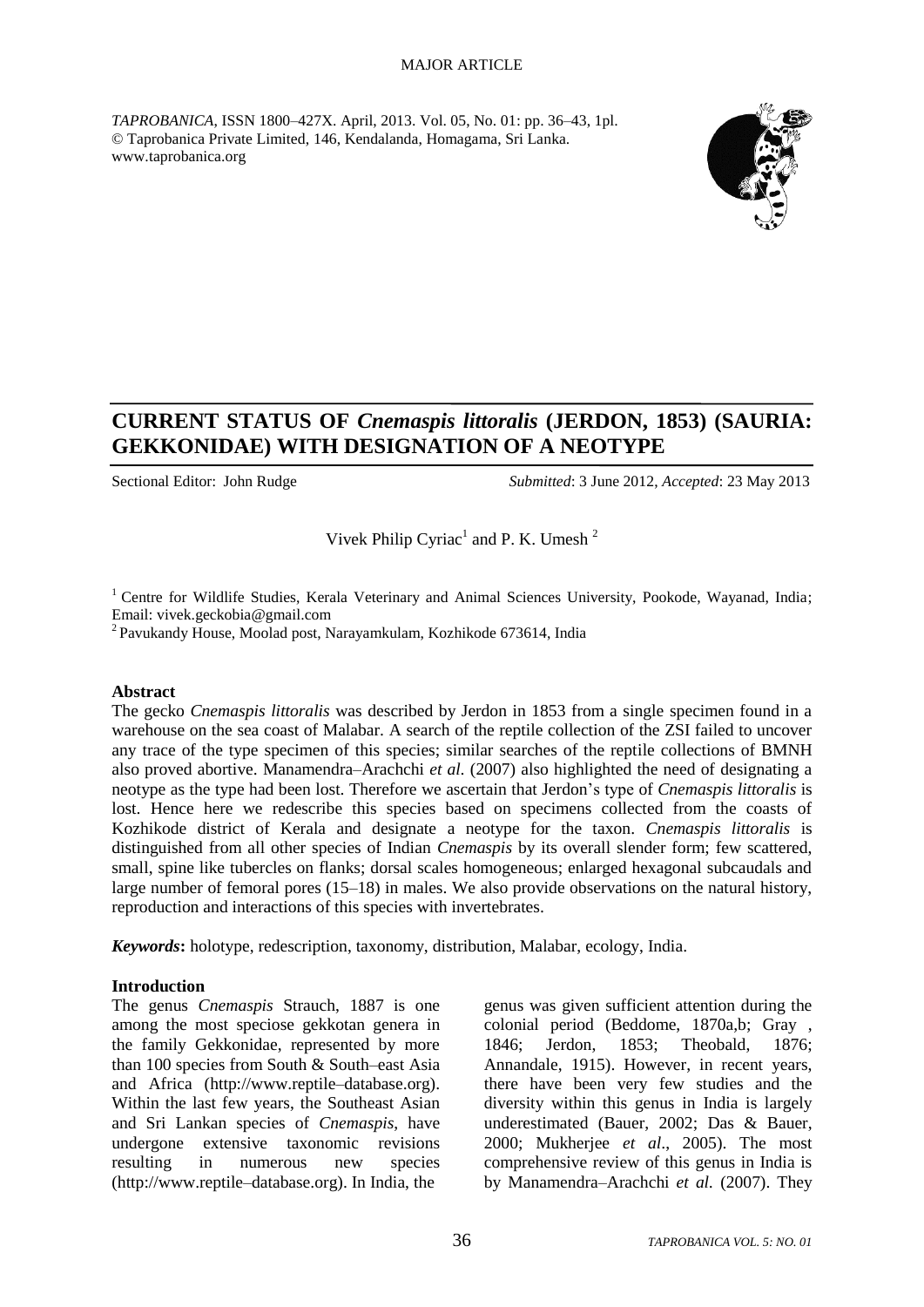provided detailed descriptions of most of the peninsular Indian species based on the examination of museum specimens, but could not find any name bearing types for two species; *C. mysoriensis* (Jerdon, 1853), described from Bangalore and *C. littoralis*  (Jerdon, 1853), described from the coasts of Malabar. Explorations in Bangalore have led to the redescription of *C. mysoriensis* and a neotype has been designated for the species (Giri *et al*., 2009). Recent field work in Kerala has revealed the existence of *C. littoralis* from the Kozhikode district, which was earlier a part of the Malabar region. We herein designate a neotype and redescribe the species.

*Cnemaspis littoralis* was originally described as *Gymnodactylus littoralis* by Jerdon in 1853, based on a single specimen found in a warehouse on the sea coast of Malabar. Subsequent reviews of this lizard by Günther (1864) and Theobald (1876) provided merely a short description with the distribution as the sea coast of Malabar. Günther (1875), considered *G. planipes* described by Beddome in 1871 from Nellicootah, below the Nilgiris, to be a synonym of *G. littoralis*. Boulenger (1885) supported Günther's view based on examining the types of *G. planipes* collected by Beddome and gave the distribution of *G. littoralis* as Nellicottah and Nilambar. Smith (1935) mentioned the distribution of *Cnemaspis littoralis* as Nilambur and Nellakota, on the western side of the Nilgiris. He also suggested that Jerdon's type of *Gymnodactylus littoralis*, from the sea coast of Malabar, was probably an imported individual. Murthy's (1990) description of this species was meagre and mentioned its distribution as Nilambur, Kerala and Nellakota, Nilgiris, Tamil Nadu. The same was followed by Tikader & Sharma (1992) but they added Malabar in their distribution of this species. Inger et al. (1984a,b) reported this species from Ponmudi Hills of Trivandrum District, Kerala. They reported 3 individuals, two of which were found in evergreen forests at an altitude of 310–360 m a.s.l. and the other was from moist deciduous forest at 260 m a.s.l. The most recent report of *C. littoralis* is by Srinivasan *et al.* (1998) who reported this species from three sacred grooves viz. Iringole in Ernakulam district, Mookuthala in Malapuram district and Sangukulangara in Thrissur districts of Kerala state. Apart from these, there is no other record of this species and the lack of a name–bearing type leaves the identity of this gecko in doubt.

# **Materials and Methods**

Field sampling was carried out in different parts of Kerala state; some specimens were collected, photographed in life, euthanized and fixed in 10% formalin. The following measurements were taken to the nearest 0.1 mm: SVL, snout to vent length (distance from tip of snout to anterior margin of vent); AG, distance from axilla to groin; TW, trunk width (maximum width of the body); ED, eye diameter (horizontal diameter of the orbit); EN, distance between anterior point of the orbit to the posterior part of the nostril; ES, snout length (distance from anterior margin of the orbit to the tip of the snout); ET, distance from posterior margin of the orbit to the anterior margin of the ear opening; IN, internarial distance (least distance between the inner margins of the nostrils); TD, tympanum diameter (horizontal distance from the anterior to posterior margin of the ear opening); HL, head length (distance from tip of snout to posterior edge of mandible; HW, head width (maximum width of the head); HD, head depth (maximum depth of the head); IO, interorbital distance (shortest distance between the superciliary scale rows); UAL, upper arm length (distance from axilla to elbow); LAL, lower arm length (distance from elbow to wrist); PAL, palm length (distance from wrist to the tip of the longest finger); FL, finger length (distance from the tip of the finger to the nearest fork); FEL, femur length (distance from groin to the knee); TBL, tibia length (distance from knee to heel); TOL, toe length (distance from tip of toe to the nearest fork); TL, tail length (distance between posterior margin of vent to the tip of the tail); TBW, tail base width.

The pholidosis recorded included number of supralabials and infralabials up to the angle of the jaw on the left and right side; number of mid–ventral scale rows; subdigital lamellae on the IV manus; subdigital lamellae on IV pes and number of femoral pores on the left and right femur. All the specimens were deposited at the museum of the Zoological Survey of India, Western Ghats Regional Center (ZSI WGRC). Opportunistic observations were also made on the natural history of these lizards in Narayamkulam, Kozhizode district, Kerala.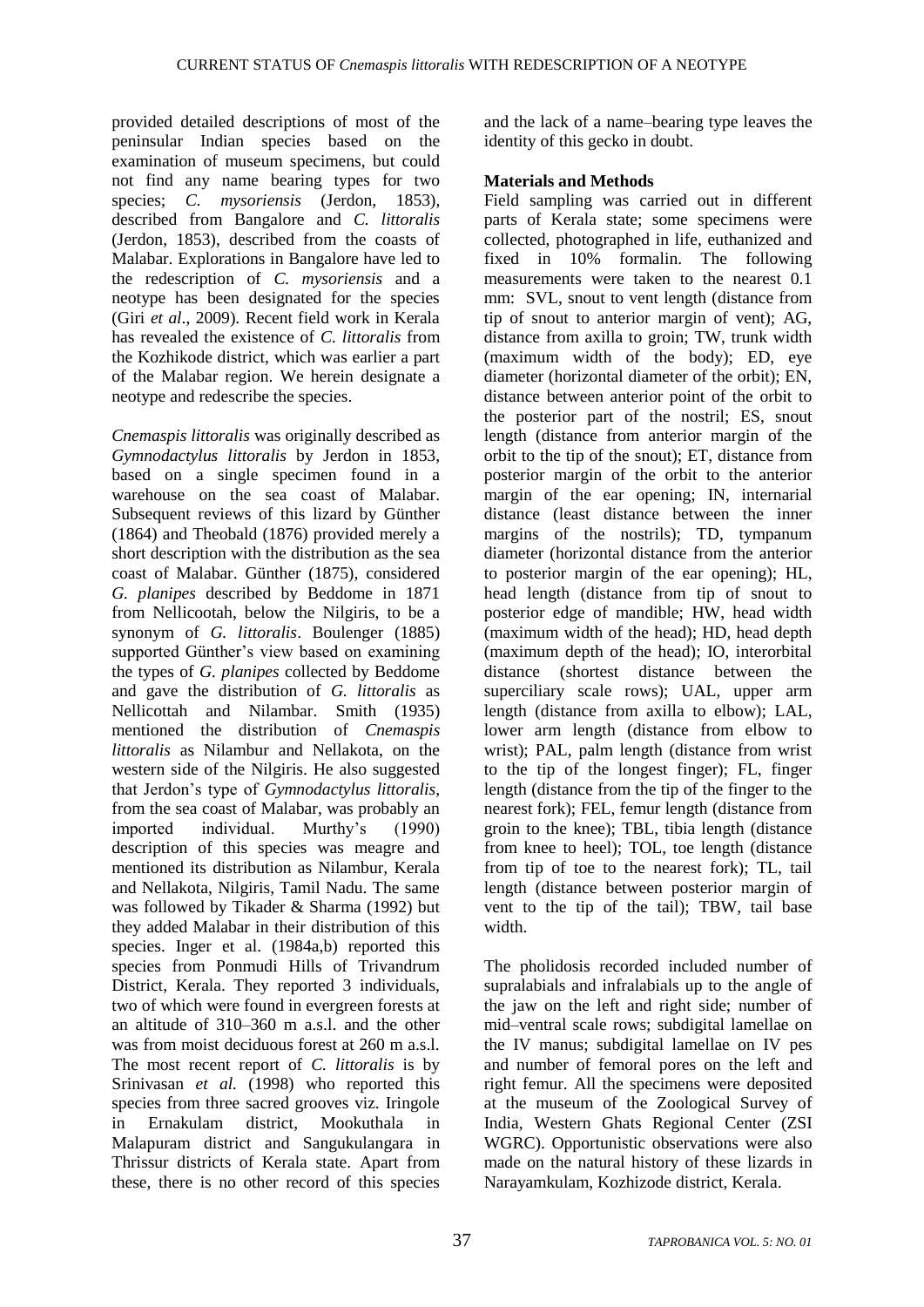

**Figure 1:** *Cnemaspis littoralis*: neotype ZSI/WGRC/IR/V/2377, male (31.5 mm SVL) in life

# *Cnemaspis littoralis* **(Jerdon 1853)** (Figure 2A–F in the plate, Table 1)

*Neotype***:** ZSI/WGRC/IR/V/2377: adult male (31.5 mm SVL); Chaliyam coast, 13 km from Calicut City, Kozhikode District, Kerala, India (11.16095 N, 75.80838 E); Umesh P. K.; 6 February 2012.

*Diagnosis***:** *Cnemaspis littoralis* differs from all other Indian *Cnemaspis* by the following characters. Maximum SVL, 31.6 mm; overall slender form; few scattered spine like tubercles on flanks; dorsal scales of body and tail homogenous; 15–18 femoral pores in males; subcaudals in median row, enlarged and hexagonal; supralabials to angle of jaw, 9–10; infralabials, 7–9; basal 4–6 lamellae on digits enlarged; a distinct black spot on the nape.

*Description of Neotype***:** An adult male of 31.5mm SVL. Head relatively long (HL 28.9 % of SVL), moderately broad (HW 58.2% of HL), strongly depressed (HD 38.5% of HL), distinct from neck. Snout shorter than head length (ES 42.8% of HL); scales on the snout smooth, larger than those on the forehead and interorbital region. Eye relatively small (ED 43.6% of ES), pupils round. Interorbitals

moderately broad (IO 54.7% of HW). Scales on interorbitals and supercilium smooth. Ear opening deep, small (TD 5.5% of HL), longer than broad. Rostrals wider than long, partially divided by a median groove. Two supranasals separated from each other by an internasal. Nostrils circular; surrounded by two postnasals, supranasal and rostral. Mental subtriangular, broader than rostral; two pairs of postmentals, inner pair larger and separated by a small intermediate chin shield; inner postmentals bounded by mental, first infralabial, outer postmentals and two chin shields; outer postmentals bounded by inner postmental, first infralabial, second infralabial and three chin shields. Supralabials to angle of jaws 9; infralabials to angle of jaw 8. Scales on the ventral surface of head, smooth, granular.

Body slender (TW 19.4% of SVL), elongate (AG 45.4% of SVL). Dorsal scales homogenous, granular; few very small spine like tubercles on the dorsolateral side of the body; flanks with few small, scattered, subconical, spine like tubercles. Ventral scales larger than dorsal scales, smooth, subimbricate. Mid–body scale rows across belly 26. Femoral pores 17; four rows of enlarged, juxtaposed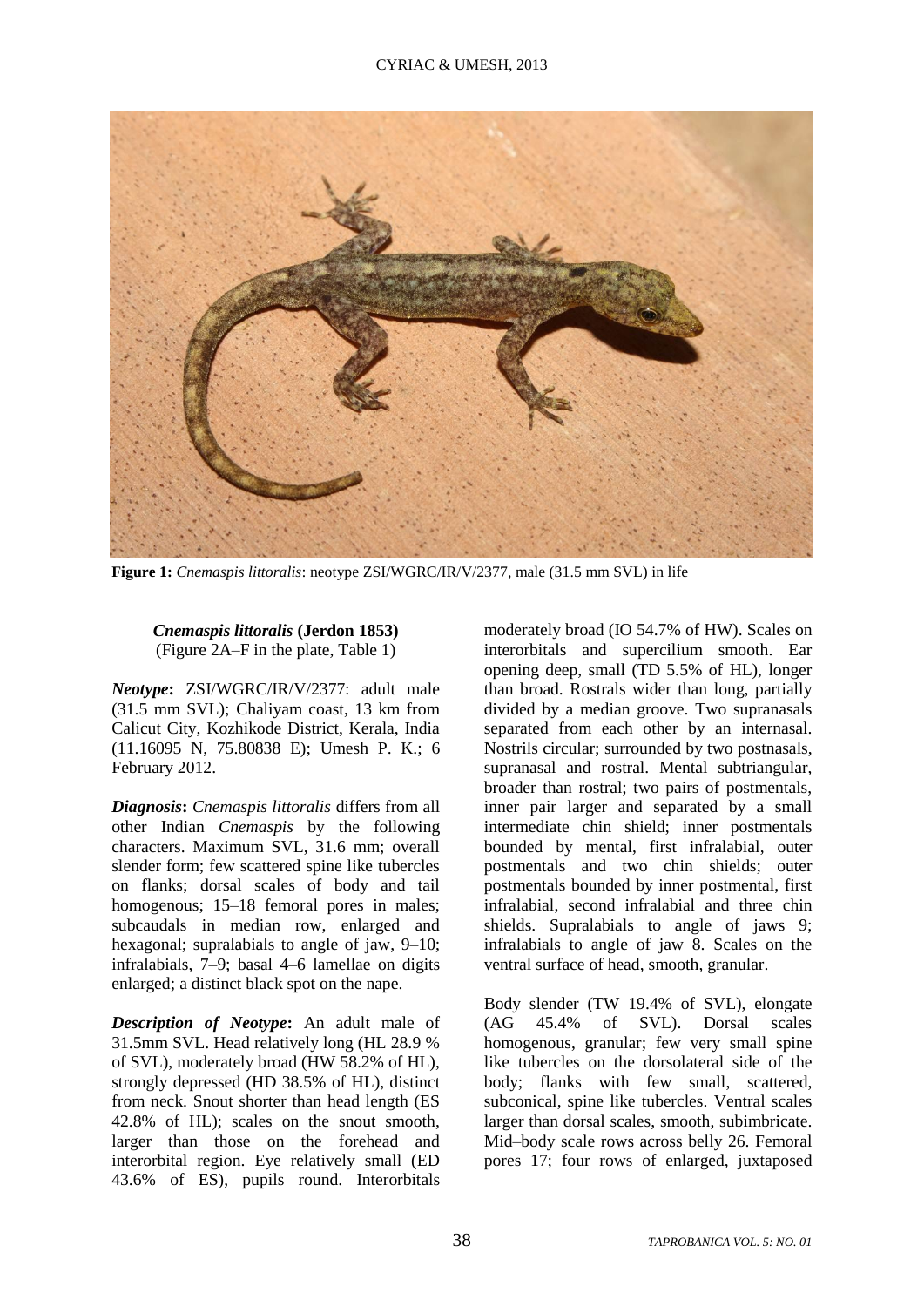scales above the femoral pores; no precloacal pores; precloacal scales enlarged, juxtaposed.

Forelimbs moderately long; upper arm shorter than lower arm (UAL 16.5% of SVL, LAL 19.4% of SVL). Hind limbs long, tibia longer than femur (FEL 18.1% of SVL, TBL 19.0% of SVL). Dorsal and ventral scales on both forelimbs and hind limbs smooth. Scales on manus and pes smooth. Digits elongated with slightly recurved claws. Subdigital lamellae entire, a few fragmented; lamellae on the basal phalanges, enlarged, subquadrangular. Interdigital webbing absent. Subdigital lamellae on finger I: 8 (1 enlarged basal scansor); finger II: 12 (5 enlarged basal scansors); finger III: 14 (5 enlarged basal scansors); finger IV: 13 (4 enlarged basal scansors); finger V: 12 (4 enlarged basal scansors); toe I: 8 (1 enlarged basal scansors); toe II: 12 (4 enlarged basal scansors); toe III: 15 (5 enlarged basal scansors); toe IV: 15 (6 enlarged basal scansors); toe V: 14 (4 enlarged basal scansors). Relative length of digits, fingers: 4>3>5>2>1; toes: 4>3>5>2>1.

Tail (original) subcylindrical, flattened below; its length greater than SVL (TL 106.7% of SVL). Tail base swollen. Dorsal scales of tail homogenous, granular, few small spine like tubercles on the sides, towards the base of the tail. Ventral scales imbricate; median subcaudals enlarged, hexagonal. A post cloacal spur present on either sides of the base of the tail.

*Colouration in preservative***:** Head grayish brown; dorsum, grayish brown with a vertebral series of dark edged, paired pale brown spots; a distinct black, subrectangular spot on the nape; ventrals, white; tail pale brown above, with a series of indistinct dark and light markings; white below.

*Colouration in life***:** Dorsum, pale brown with dark brown and dull white mottlings; a vertebral series of paired paler spots edged on the sides by darker brown spots; spine like tubercles on flanks, white; ventral side of body, white. Dorsum of head, mottled with buff yellow and dark brown; ventral side of head, in breeding males, bright yellow bordered by a dark line up to the throat; nape with a subrectangular black spot; ventral side of neck and abdomen white. Limbs pale brown, mottled with dark brown markings; fingers and toes cross barred with light and dark brown; tail pale brown, with a series of lighter, dark edged, spots; ventral side, white.

*Variations***:** Most specimens had 9 supralabials except ZSI/WGRC/IR/V/2378A and 2380 which showed 10 supralabbials. Infralabials ranged from 8–9 except in ZSI/WGRC/IR/V /2381A,B which both showed 8 infralabials on the right and 7 infralabials on the left. Femoral pores were present only in males and ranged from 15–18 on each femur. ZSI/WGRC/IR/V /2380 showed 16 femoral pores on the right and 15 femoral pores on the left.

*Distribution***:** Recent field work throughout Kerala state has revealed the occurrence of *Cnemaspis littoralis* from the dry and coastal regions of Kozhikode district, previously a part of the Malabar region (type locality); Kannur district; Nellikuth and Nilambur, Malapuram district; Mannuthy, Thrissur district; Chitoor Government college, Palakad district (Palghat Gap); Kodanad and Cochin of Ernakulam district. Inger *et al.* (1984) reported the occurrence of *C. littoralis* from Ponmudi, Trivandrum district of Kerala. The occurrence of *C. littoralis* from Nilambur and Nellikuth (~80km from the coast) and from Chittur College, Palakad (~130km from the Coast) suggests that this species is not restricted to the littoral of Kerala but also the dry and humid regions throughout Kerala.

*Natural history*: All the specimens observed were from trees close to human settlements or from teak, rubber, acacia and coconut plantations (Fig. 3). Individuals were also found as commensals to humans, living on trees around houses in the heart of Kannur, Calicut, Thrissur and Cochin, which are well developed cities. The neotype, ZSI/WGRC/IR/V/2377 was collected from a jackfruit tree in Chaliyam coast, Kozhikode district; other specimens (ZSI/WGRC/IR/V/2378A,B) were collected from a coconut tree in Narayamkulam, Kozhikode district; the male and female specimens collected from Kaprikad (ZSI/WGRC/IR/V/2379A,B) were found on acacia trees in an acacia plantation; the two males collected from Nellikuth (ZSI/WGRC/IR/V/2381A,B) were found on a teak tree.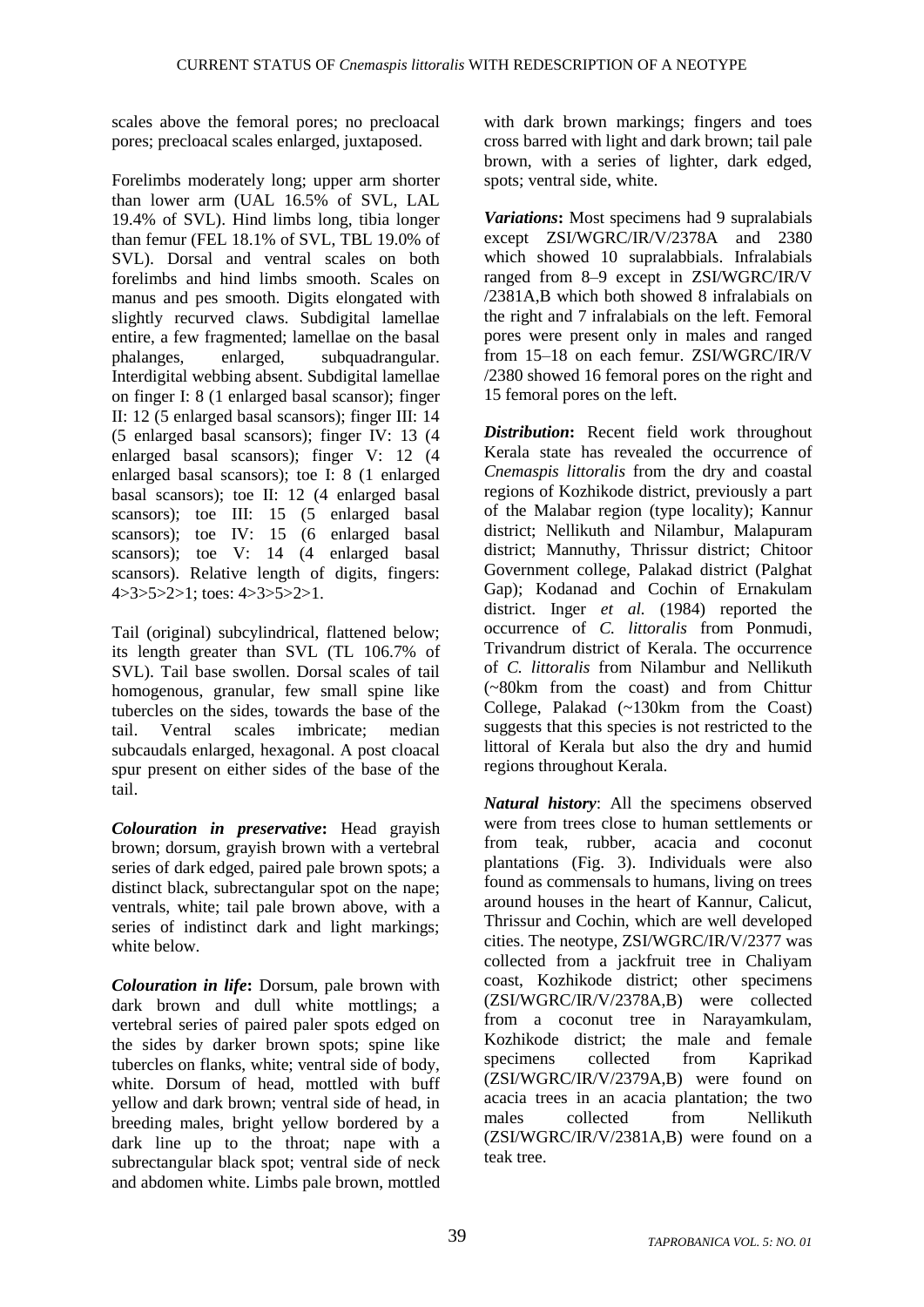

**Figure 3:** Habitat of *C. littoralis* neotype

Adult *Cnemaspis littoralis* exhibit a distinct sexual dimorphism, with males having a bright yellow throat which is absent in females. In Chaliyam, the second author observed the courtship behavior in two individuals (not collected), wherein the male approaches a female with slight jerks and slightly lifts its chin, exposing the bright yellow throat. Eggs were observed in Narayamkulum on coconut trees at a height of 10–12m. Most eggs were laid in pairs under the periyanth of the nuts, in the furrows created by the feeding of the Eriophid mite, *Aceria guerreronis* (Keifer) which is a major pest of coconuts in Kerala. The eggs are completely sheltered by the periyanth of the nuts (Fig. 4). This strategy of selecting coconuts affected by the eriophid mites might have developed as an anti– predatory mechanism. However *A. guerreronis* is believed to have arrived to India and existed since the early 1960's (Haq, 2011) suggesting that *C. littoralis* have only recently learned to utilize affected coconuts as an oviposition site. *Aceria guerreronis* is also associated with two larger predatory mites *Neoseiulus paspalivorus*  and *N. baraki* of the family Phytoseiidae (Domingos *et al.* 2010; Lawson–Balagbo *et al.* 2007; Moraes *et al*., 2004). These predatory mite colonies may also provide a stock of available food source for newly hatched *C. littoralis*. On one occasion, a cluster of 7 eggs was observed under the periyanth of a coconut, showing that *C. littoralis* may sometimes exhibit communal oviposition. Eggs were found during all the seasons, suggesting that this species may not have a particular breeding season or that they may have an extended breeding season. Two eggs, collected from under the periyanth of a coconut measured 6.6  $x$  5.1 mm and 6.4  $x$  4.9 mm. One of the eggs hatched after 12 days and the neonate measured 11.2 mm from snout to vent and had a tail

length of 8.4 mm. Dermatophagy was observed in the newly hatched *C. littoralis* (Fig. 5). The neonatal lizards also fed on the white footed ant (*Technomyrmex sp.*). Adult lizards were observed feeding on the eggs of the Long– legged ant *Anoplolepis gracilipes* (Fr. Smith) which is a major invasive species throughout the world causing alterations in the native ecosystem (Drescher *et al*., 2007). Adult lizards first inspected nest budding ant colonies moving on the ground from the base of trees at a height of around 30cm from the ground. They then sally down and snatch a single egg from one of the ants and return back to the same tree. One individual *C. littoralis* was observed feeding on 5 ant eggs consecutively using the same technique.



**Figure 4:** Eggs of *C. littoralis* under the periyanth of the coconut.



**Figure 5:** A newly hatched *C. littoralis*.

#### **Discussion**

The present designation of a neotype for *Cnemaspis littoralis* is according to Article 75.3 of the International Code of Zoological Nomenclature, ICZN (1999) and is based on specimens collected from the coastal areas of Kozhikode, Malapuram and Thrissur districts of Kerala (all previously a part of the Malabar region which stretched mainly from Kannur to Thrissur district of Kerala state), and match the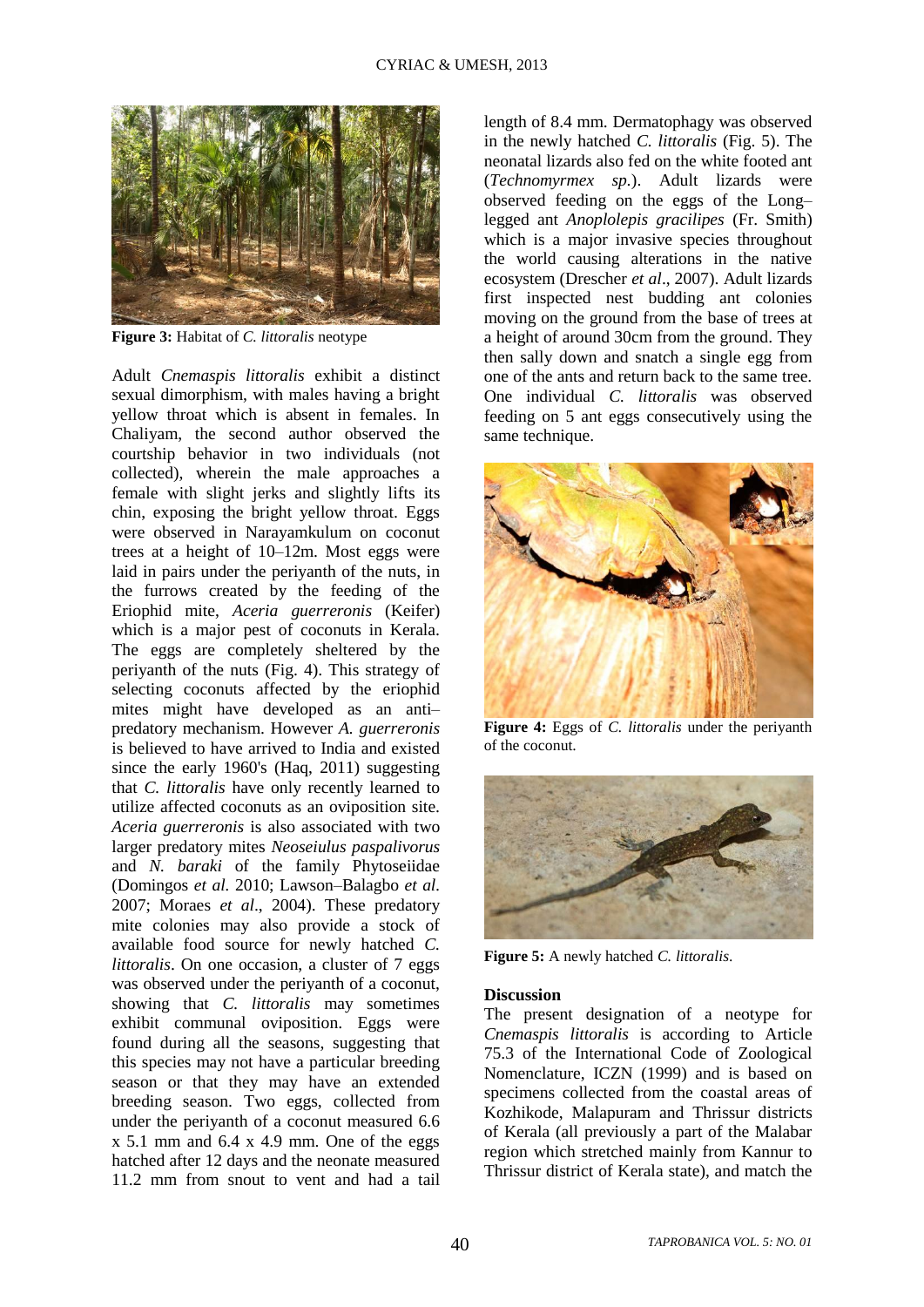original description of Jerdon (1853) in general morphology and colour. *C. littoralis* differs from all of its Indian congeners by the following characters. *C. beddomei, C. nairi, C. ornata, C. otai, C. sisparensis, C. wynadensis, C. indica,* and *C. yercaudensis*: absence of spine like tubercles on the flanks (*vs.* small, scattered spine like tubercles present on flanks in *C. littoralis*); *C. indraneildasii, C. heteropholis* and *C. goaensis*: dorsal scales heterogenous (*vs.* homogenous in *C. littoralis*); *C. jerdonii*: 8 femoral pores in males (*vs.* 15–18 femoral pores in *C. littoralis*); *C. gracilis*: Median series of subcaudals not enlarged (*vs.* enlarged, hexagonal, in *C. littoralis*); *C. mysoriensis*: 2–3 femoral pores in males (*vs.* 15–18 femoral pores in *C. littoralis*); *C. australis*: ventrals keeled (vs. ventrals smooth in *C. littoralis*); *C. monticola*, *C. nilagirica*, *C. goaensis*, *C. wicksii* and *C. andersonii*: ventral scales of neck carinate (vs. ventral scales of neck smooth in *C. littoralis*).

Beddome in 1871 described *Gymnodactylus planipes* from specimens collected from Nellicootah below the Nilgiris. Later, Günther (1875) considered *G. planipes* (erroneously spelt as *G. planiceps* in his account) to be a synonym of *G. littoralis*, but did not provide the reasons to do so. Boulenger (1885) however, supported Günther's view and synonymized *G. planipes* with *G. littoralis* based on examining Beddome's type collected from Nellicootah and Nilambar deposited at the British Museum of Natural History (BMNH). Manamendra–Arachchi *et al.,* (2007) presumed the type locality of *C. planipes* to be Nellakota situated at an altitude of 1500m and ~80 km from the west coast of Kerala and considered it unlikely that *C. planipes* is a synonym of *C. littoralis* as the type locality of *C. planipes–* Nellakota is not of the littoral side of Malabar. The fact that virtually no other *Cnemaspis* have a range from sea level to well over 1500m needs to be addressed (*pers. com.* Aaron Bauer, May 2013). Our examinations of specimens from Nellikuth (12 km from Nilambur) of Malapuram district, which we assume to be the type locality of *C. planipes*, match our present description of *C. littoralis*. Beddome's description of *Gymnodactylus planipes,* " Of slender form, snout elongate, body and tail uniformly granular without tubercles, pupils round, subcaudals enlarged, 8 upper labials, the 2 last being very minute, 6 lower labials,

median shield very large, angular behind and separating the chin shields of which there are 2 small scale–like pairs, femoral pores 16–17 on each thigh, none in the preanal region, the plates on the lower portion of the fingers and toes large and flat, the terminal one much dilated and 3 times as large as the others; maximum length 2 ¾ inches, of a greyish color, with a prominent black blotch on the nape of the neck and generally a row of white black edged spots down the back" is strongly consistent with the present description of *C. littoralis* collected from the same topotype. Moreover, we have observed individuals of *C. littoralis* from Chittur Government College, Palakad which is ~130km from the Coast and not of the littoral side of Kerala. Hence, based on our collections from Nellikuth, Nilambur and the coastal belt of Kozhikode and Thrissur, we consider *C. planipes* to be a synonym of *C. littoralis* according to Article 23.3 of the ICZN.

*Cnemaspis littoralis* is the most widely distributed species of *Cnemaspis* among the Indian congeners. The ability of this species to learn new behaviors such as ovipositing in coconuts affected by eriophid mite, which has only recently colonized India, may have also contributed to the dispersal of this species. Despite its wide distribution, the lack of taxonomic clarity for *C. littoralis*, indicates that the genus *Cnemaspis* has for too long been ignored. Hence further studies are needed to resolve several taxonomic confusions within this genus.

# **Acknowledgements**

We give our heartfelt thanks to Anil Zachariah for his continuous support and encouragement throughout the work. We also thank Muhammad Jafer Palott (ZSI) for helping in registration of specimens. We also thank C. Bejoy for providing stay and supporting us during our field visits and also for helping in identification of the ant species; to Ashwant R.A. for permitting us to study the lizards in his property; to Dhanya Balan, Babu Balan and Shiva Kumar for helping us to edit the photos; to Sandeep Das, Roshnath R. and George Chandy (Course Director, M.S program in Wildlife Studies) for their encouragement. Finally we would like to thank Aaron Bauer (Villanova University, USA) for reviewing the manuscript.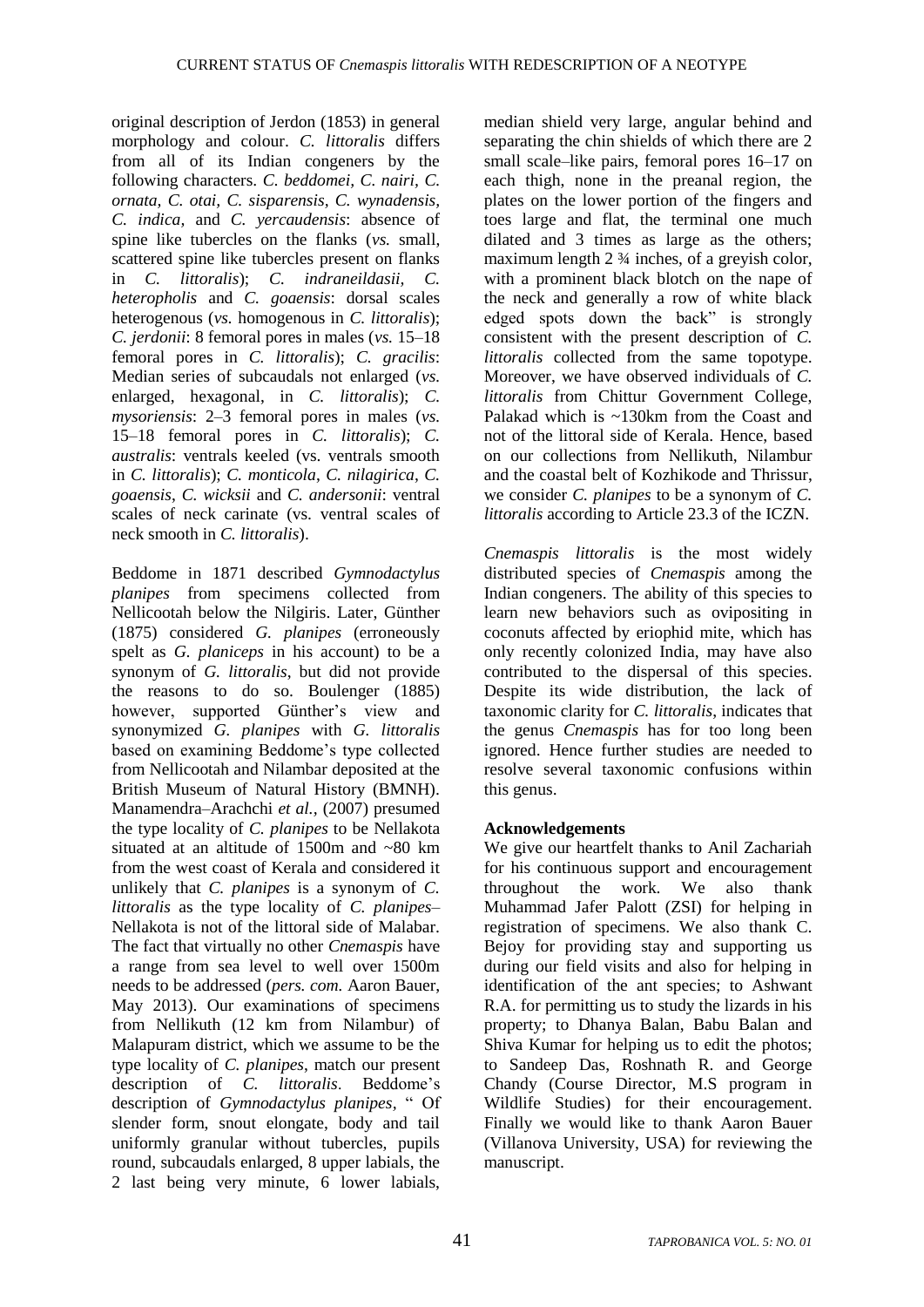#### **Literature cited**

Annandale, N., 1915. Herpetological notes and descriptions. *Records of the Indian Museum*, 11: 341–347.

Bauer, A. M., 2002. Two new species of *Cnemaspis* (Reptilia: Squamata: Gekkonidae) from Gund, Uttara Kannada, India. *Mitteilungen aus dem Naturhistorischen Museum in Hamburg*, 99: 155–167.

Beddome, R. H., 1870a. Descriptions of some new lizards from the Madras Presidency. *Madras Journal of Medicine & Science,* 1: 30–35.

Beddome, R. H., 1870b. Descriptions of new reptiles from the Madras Presidency. *Madras Journal of Medicine & Science,* 2: 169–176.

Beddome, R. H., 1871. Descriptions of new reptiles from the Madras Presidency. *Madras Journal of Medicine & Science,* 4: 401–404.

Boulenger, G. A., 1885. *Catalogue of the lizards in the British Museum (Natural History).* Vol. 1. Taylor and Francis, London: 450.

Das, I. and A. M. Bauer, 2000. Two New Species of *Cnemaspis* from Tamil Nadu, southern India. *Russian Journal of Herpetology,* 7 (1): 17–28.

Domingos, C. A., J. W. Da S. Melo, M.G.C. Jr. Gondim, G. J. De Moraes, R. Hanna, L. M. Lawson–Balagbo and P. Schausberger, 2010. Diet–dependent life history, feeding preference and thermal requirements of the predatory mite *Neoseiulus baraki* (Acari: Phytoseiidae). *Experimental & Applied Acarology*, 50: 201–215.

Drescher, J., N. Blüthgen and H. Feldhaar, 2007. Population structure and intraspecific aggression in the invasive ant species *Anoplolepis gracilipes* in Malaysian Borneo. *Molecular Ecology*, 16 (7): 1453–1465.

Giri, V. B., I. Agarwal and A. M. Bauer, 2009. Designation of a Neotype for *Cnemaspis mysoriensis* (Jerdon, 1853) (Sauria: Gekkonidae), with redescription and notes on its distribution and habitat. *Russian Journal of Herpetology*, 16 (4): 256–264.

Günther, A., 1864. *The Reptiles of British India*, The Ray Society, London: 444.

Gray, J. E., 1846. Descriptions of some new species of Indian lizards. *Annals and Magazine of Natural History*, 18: 429–430.

Günther, A., 1875. Second report on collections of Indian reptiles obtained by the British Museum. Proceedings of the Zoological society of London, 1875: 224–234.

Haq, M. A., 2011. Coconut density after the invasion of *Aceria guerreronis* (Acari: Eriophyidae) in India. *Zoosymposia*, 6: 160–169.

Inger, R. F., H. Marx and M. Koshy, 1984a. An undescribed species of gekkonid lizard (*Cnemaspis*) from India with comments on the status of *C. tropidogaster*. *Herpetologica*, 40 (2): 149–154.

Inger, R. F., H. B. Shaffer, M. Koshy and R. Bakde, 1984b. A report on a collection of amphibians and reptiles from the Ponmudi, Kerala, South India. *Journal of the Bombay Natural History Society*, 81 (2): 406–570.

Jerdon, T. C., 1854 (1853). Catalogue of reptiles inhabiting the Peninsula of India. *Journal of the Asiatic Society of Bengal*, 22: 462–479.

Lawson–Balagbo, L. M., M. G. C. Jr. Gondim, G. J. de Moraes, R. Hanna and P. Schausberger, 2007. Refuge use by the coconut mite *Aceria guerreronis*: fine scale distribution and association with other mites under the perianth. *Biological Control*, 43: 102–110

Manamendra–Arachchi, K., S. Batuwita, and R. Pethiyagoda, 2007. A taxonomic revision of the Sri Lankan day–geckos (Gekkonidae: *Cnemaspis*), with description of new species from Sri Lanka and southern India. *Zeylanica*, 7 (1): 9– 122.

Moraes, G. J. de, P. C. Lopes and L. C. P. Fernando, 2004. *Phytoseiid* mites (Acari: Phytoseiidae) of coconut growing areas in Sri Lanka, with descriptions of three new species. *Journal of Acarological Society, Japan*, 77: 1–20.

Mukherjee, D., S. Bhupathy and A. M. A. Nixon, 2005. A new species of day gecko (Squamata, Gekkonidae, *Cnemaspis*) from the Anaikatti Hills, Western Ghats, Tamil Nadu, India. *Current Science*, 89 (8): 1326–1328.

Murthy, T. S. N., 1990. *A field book of the lizards of India*. Records of the Zoological Survey of India: 116.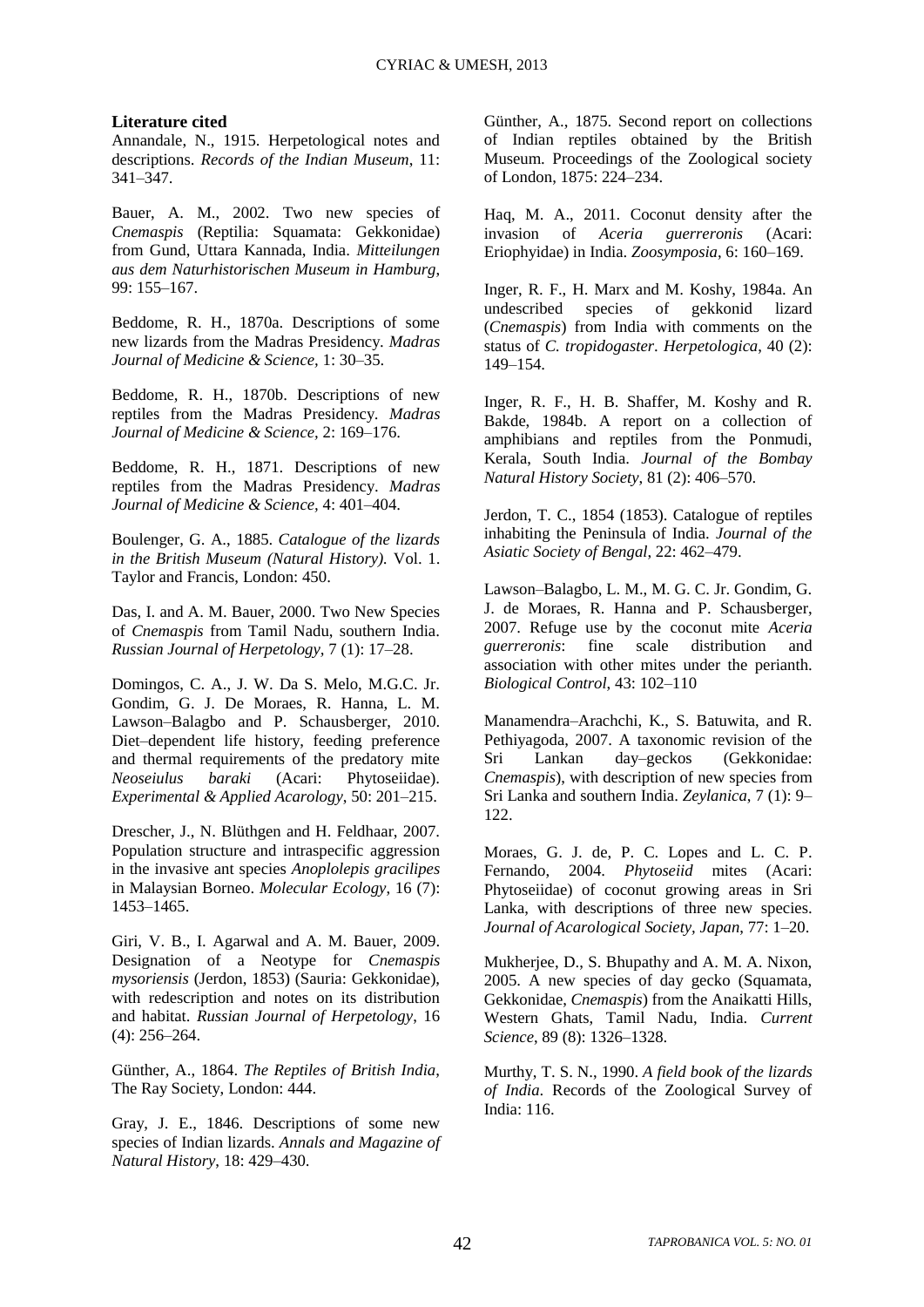Smith, M. A., 1935. *The fauna of British India, including Ceylon and Burma; Reptilia and Amphibia.* Vol. 2: Sauria. Taylor and Francis, London: xiv+440+1pl.

Srinivasan, M., G. Ramaswamy and P. S. Easa, 1998. Studies on Lizard Diversity in Selected Sacred Grooves of Kerala. *Cobra*, 34: 12–15.

Theobald, W., 1876. *Descriptive catalogue of the reptiles of British India.* Thacker, Spink and Co., Calcutta: xiii+238.

Tikader, B. K. and R. C. Sharma, 1992. *Handbook of Indian Reptiles*. Zoological Survey of India, Calcutta: 250.

| Table 1: Measurements and Pholidosis of neotype and addition specimens of Cnemaspis littoralis, collected |  |
|-----------------------------------------------------------------------------------------------------------|--|
| from different localities in Kerala (All measurements in mm).                                             |  |

| <b>Parameters</b>          | <b>Neotype</b><br>ZSI/WGRC/IR/V/2377 | Other materials (including neotype)<br>(ZSI/WGRC/IR/V/2377-2382) |             |        |
|----------------------------|--------------------------------------|------------------------------------------------------------------|-------------|--------|
|                            |                                      | Range                                                            | <b>Mean</b> | SD     |
| <b>SVL</b>                 | 31.5                                 | $27.9 - 31.6$                                                    | 30.02       | 1.6069 |
| $\rm{AG}$                  | 14.3                                 | $10.4 - 14.3$                                                    | 13.02       | 1.6774 |
| TW                         | 6.1                                  | $4.4 - 6.2$                                                      | 5.42        | 0.6431 |
| ${\rm ED}$                 | 1.7                                  | $1.5 - 1.8$                                                      | 1.61        | 0.1246 |
| ${\rm EN}$                 | 3.1                                  | $2.5 - 3.1$                                                      | 2.9         | 0.2138 |
| $\mathop{\hbox{\rm ES}}$   | 3.9                                  | $2.6 - 4.1$                                                      | 3.67        | 0.4995 |
| $\mathop{\rm ET}\nolimits$ | 2.7                                  | $2.1 - 2.9$                                                      | 2.48        | 0.3182 |
| $\ensuremath{\text{IN}}$   | $\mathbf{1}$                         | $0.5 - 1.0$                                                      | 0.77        | 0.1488 |
| ${\rm TD}$                 | 0.5                                  | $0.3 - 0.5$                                                      | 0.42        | 0.0707 |
| $\rm HL$                   | 9.1                                  | $7.2 - 9.3$                                                      | 8.32        | 0.7166 |
| ${\rm HW}$                 | 5.3                                  | $4.1 - 5.3$                                                      | 4.56        | 0.4173 |
| HD                         | 3.5                                  | $2.7 - 3.6$                                                      | 3.22        | 0.3059 |
| IO                         | 2.9                                  | $2.5 - 3.4$                                                      | 3.03        | 0.2774 |
| <b>UAL</b>                 | 5.2                                  | $3.6 - 5.2$                                                      | 4.18        | 0.4883 |
| <b>LAL</b>                 | 6.1                                  | $4.3 - 6.1$                                                      | 5.05        | 0.5372 |
| PAL                        | 3.1                                  | $2.8 - 3.5$                                                      | 3.16        | 0.2264 |
| FL1                        | 1.7                                  | $1.2 - 1.7$                                                      | 1.43        | 0.1506 |
| $\rm FL2$                  | 2.4                                  | $2.1 - 2.5$                                                      | 2.3         | 0.1512 |
| FL3                        | 2.6                                  | $2.5 - 2.9$                                                      | 2.68        | 0.1246 |
| ${\rm F}L4$                | 3.2                                  | $3.1 - 3.6$                                                      | 3.21        | 0.1727 |
| FL5                        | 2.1                                  | $2.0 - 2.3$                                                      | 2.22        | 0.1165 |
| <b>FEL</b>                 | 5.7                                  | $4.9 - 5.7$                                                      | 5.23        | 0.2615 |
| TBL                        | 6                                    | $4.4 - 6.0$                                                      | 5.41        | 0.4941 |
| TOL1                       | 1.5                                  | $1.3 - 1.8$                                                      | 1.48        | 0.1458 |
| TOL <sub>2</sub>           | 2.7                                  | $2.3 - 2.9$                                                      | 2.62        | 0.1909 |
| TOL3                       | 3.2                                  | $2.7 - 3.4$                                                      | 3.13        | 0.2446 |
| TOL4                       | 3.8                                  | $3.3 - 3.9$                                                      | 3.61        | 0.2295 |
| TOL5                       | 2.8                                  | $2.5 - 3.0$                                                      | 2.7         | 0.1852 |
| <b>TL</b>                  | 33.6                                 | $28.7 - 35.2$                                                    | 32.06       | 2.5185 |
| <b>TBW</b>                 | 3.5                                  | $2.8 - 3.7$                                                      | 3.27        | 0.3314 |
| Supralabials (R/L)         | (9/9)                                | $9 - 10$                                                         |             |        |
| Infralabials (R/L)         | (8/8)                                | $7 - 9$                                                          |             |        |
| Femoral pores              | 17/17                                | $15 - 18$                                                        |             |        |
| Lam IV manus               | 13                                   | $13 - 14$                                                        |             |        |
| Lam IV pes                 | 15                                   | $15 - 16$                                                        |             |        |

#### **Comparative materials:**

*Cnemaspis littoralis*: ZSI/WGRC/IR/V/2378, two adult males, Narayamkulam, Kozhikode District, Kerala (11.50749 N, 75.80667 E), Umesh P. K., 14 December 2011; ZSI/WGRC/IR/V/2379, adult male & adult female, Kaprikad, Ernakulam District, Kerala (10.18308 N, 76.51633 E), Vivek Philip Cyriac, 26 October 2011; ZSI/WGRC/IR/V/2380, adult male, Chaliyam, Kozhikode District (11.16095 N, 75.80838 E), Umesh P. K., 6 February 2012; ZSI/WGRC/IR/V/2381, two adult males, Nellikuth, Malapuram District (11.35676 N, 76.3083 E), Umesh P. K., 19 February 2012.